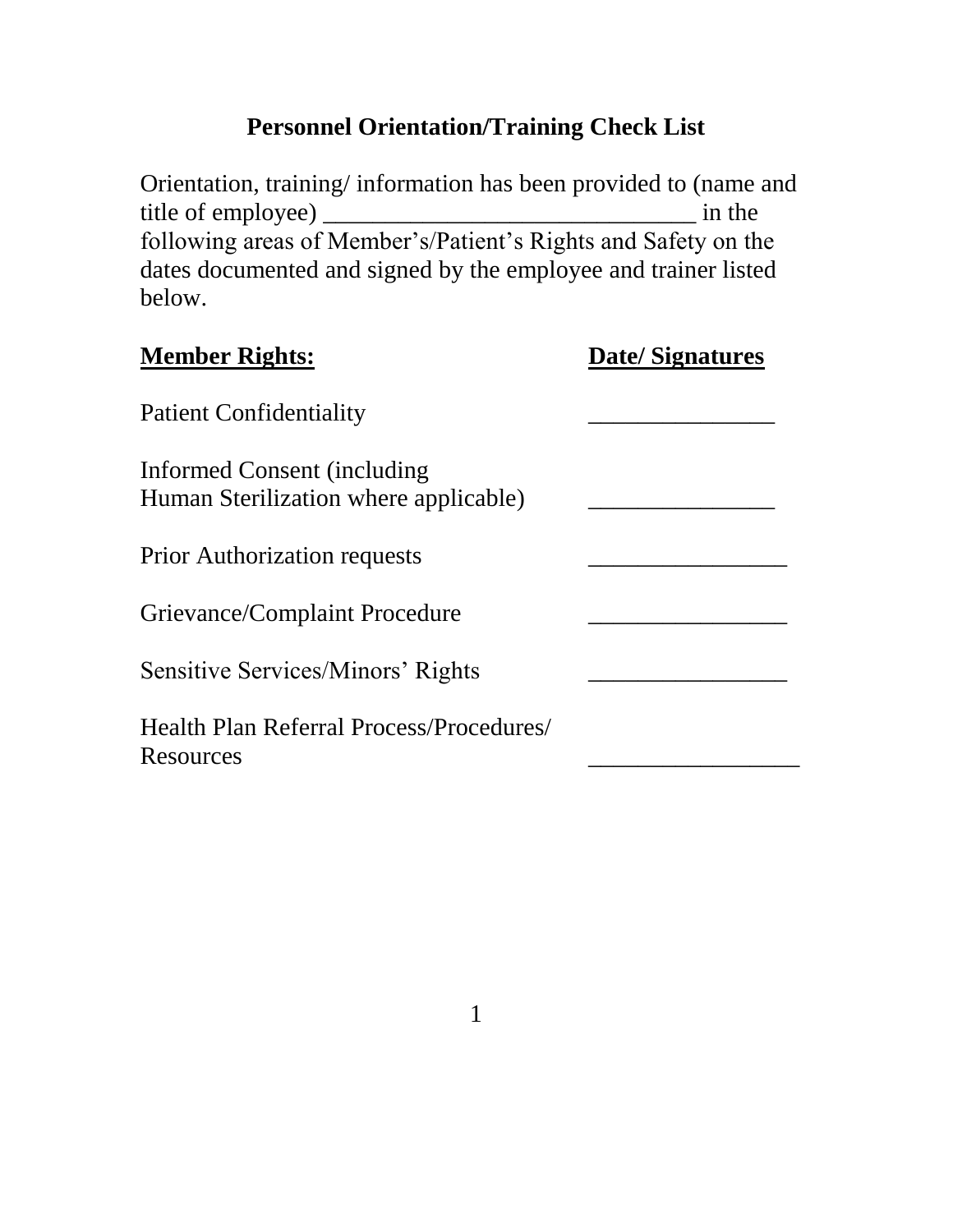#### **Safety:**

| Date/signatures |
|-----------------|
|                 |

Infection Control/Universal Precautions \_\_\_\_\_\_\_\_\_\_\_\_\_\_\_\_\_

Biohazardous Waste Handling \_\_\_\_\_\_\_\_\_\_\_\_\_\_\_\_\_

.

\_\_\_\_\_\_\_\_\_\_\_\_\_\_\_\_\_\_\_\_\_\_

\_\_\_\_\_\_\_\_\_\_\_\_\_\_\_\_\_\_\_\_\_\_

\_\_\_\_\_\_\_\_\_\_\_\_\_\_\_\_\_\_\_\_\_\_

\_\_\_\_\_\_\_\_\_\_\_\_\_\_\_\_\_\_\_\_\_\_

\_\_\_\_\_\_\_\_\_\_\_\_\_\_\_\_\_\_\_\_\_\_

Child/Elder/Domestic Violence Abuse \_\_\_\_\_\_\_\_\_\_\_\_\_\_\_\_\_

**\***Blood Borne Pathogens Exposure Prevention **\* Documentation of Annual Training required.**

**Annual Blood Borne Pathogens Exposure Prevention Training:**

(Documentation of the annual inservice/training date, employee's signature/ title and the signature/ title of the trainer are required.)

# **Date/signatures of annual inservice/training**

Additional date/signature pages to be added as needed.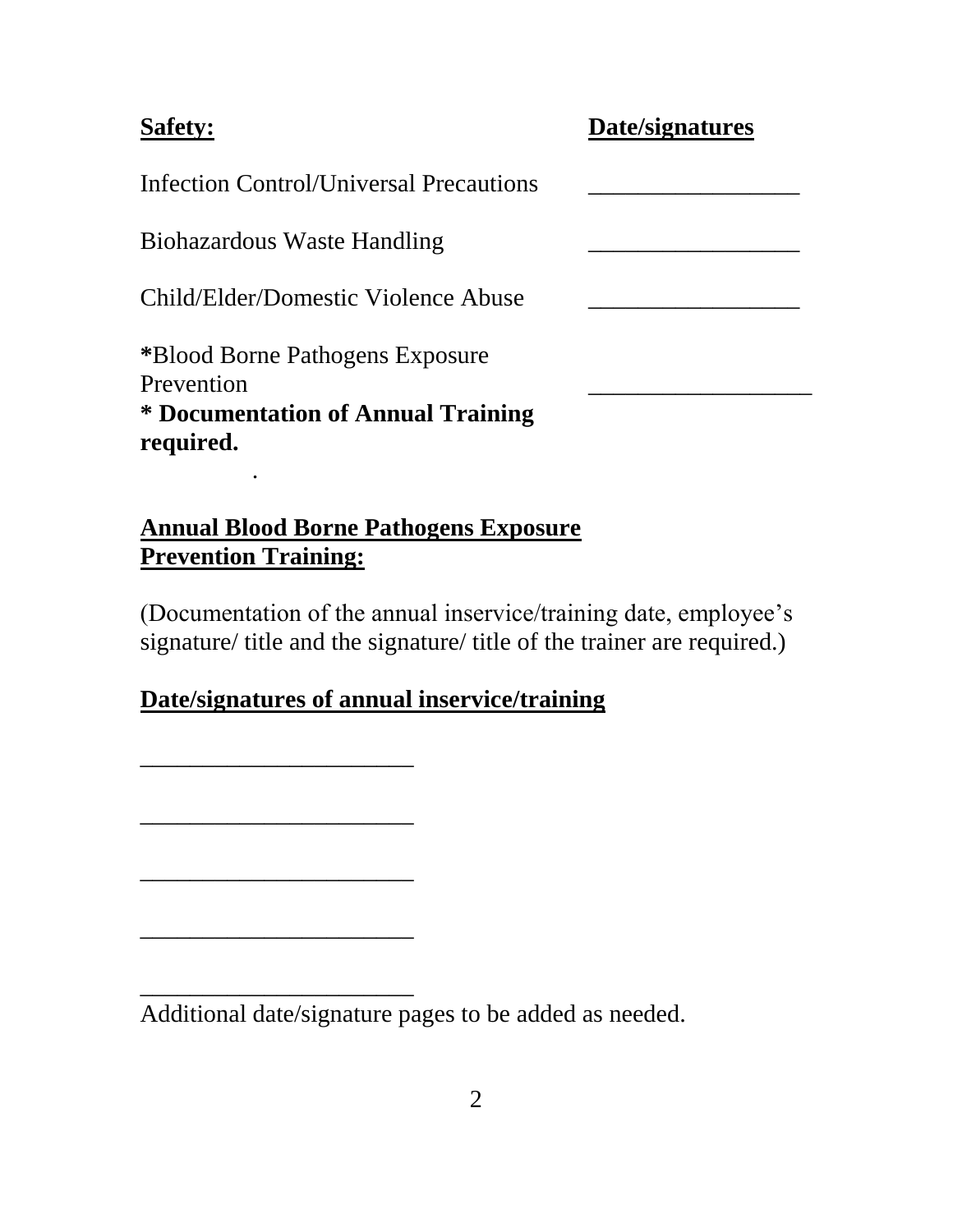## **Use and maintenance of medical office equipment**

(Name and title of employee)\_\_\_\_\_\_\_\_\_\_\_\_\_\_\_\_\_\_\_\_\_\_has been oriented/instructed in the proper use and maintenance of all medical office equipment used in the scope of his/her work at this facility. A qualified instructor has provided the orientation/instruction.

This employee has provided a return demonstration showing his/her knowledge, understanding and competency in the proper use and maintenance of the medical equipment listed below.

A satisfactory return demonstration has been performed/completed as documented by the date (date of completion) and signature/title of the employee and trainer documented below.

\* Indicate if item is not used in the employee's scope of work.

| Audiometer                               |  |
|------------------------------------------|--|
|                                          |  |
| Autoclave                                |  |
|                                          |  |
| Centrifuge                               |  |
|                                          |  |
| Defibrillator                            |  |
|                                          |  |
| EKG machine (electrocardiogram)          |  |
|                                          |  |
| Eye charts (literate and illiterate) and |  |
| Occluder for vision testing              |  |
|                                          |  |

## **Date/signatures**